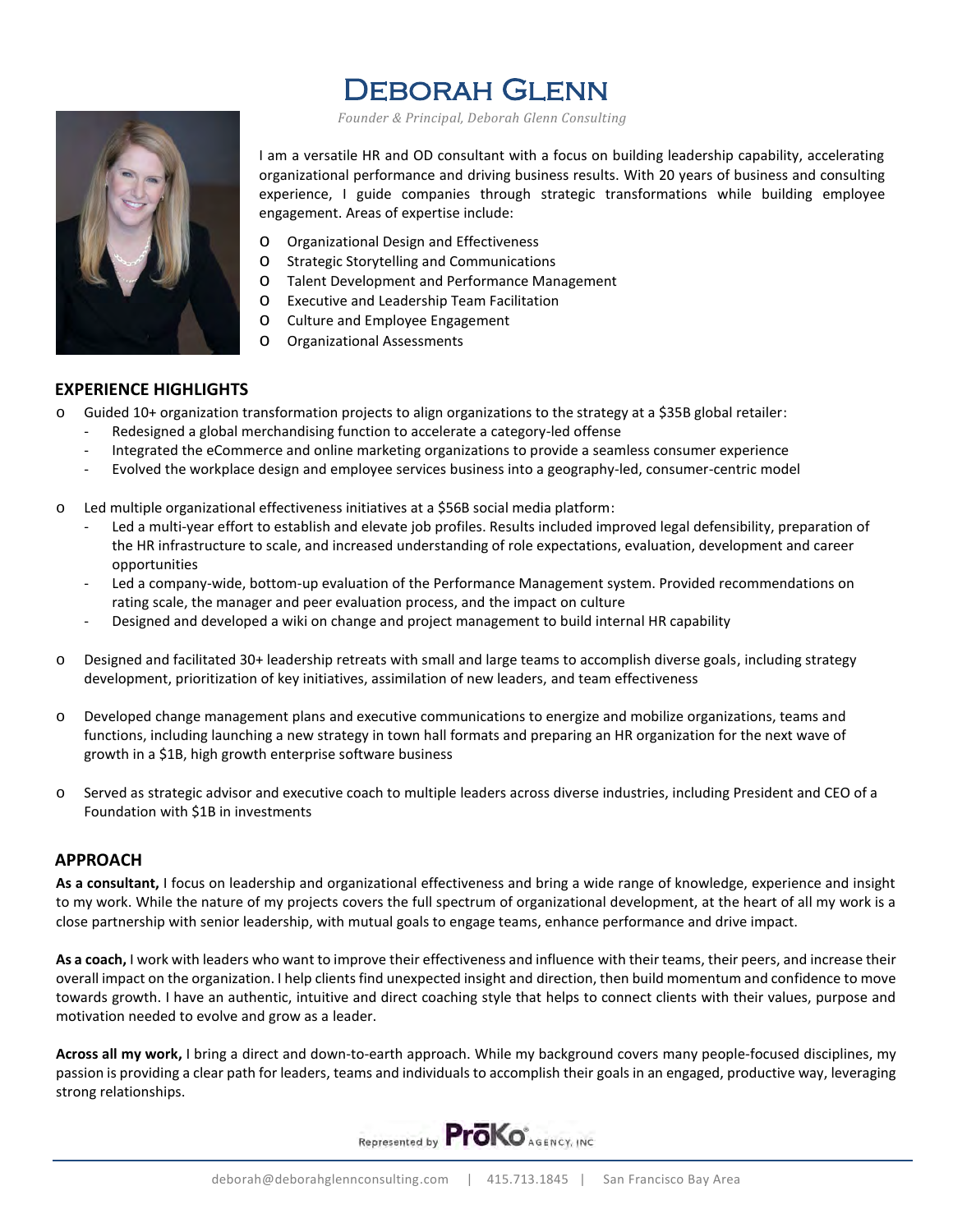# **CURRENT CONSULTING EXPERIENCE**



**DGC Consulting** Founder & Principal Consultant May 2013 – present

Deborah Glenn Consulting is focused on building leadership capability, accelerating organizational performance and driving business results. As a consultant, I draw on 20 years of internal and external consulting experience to guide companies through strategic transformations while building employee engagement. I take a systemic approach to design, develop and execute a broad range of organizational effectiveness solutions.



ProKo is a highly selective network of professional independent consultants specializing in human capital services like org design, change management, leadership development, and strategy implementation. As Head of Talent, I both vet talent for the ProKo network, as well as match our stellar consultants to client projects.



**Kates Kesler Consulting** Senior Consultant June 2019 - present

Kates Kesler is an organization design and talent strategy firm. We guide business leaders in global and complex corporations through the process of aligning their organization to their strategy. We guide leaders and their teams to make sound choices about the design of their organization, assess and prepare talent for organization leadership, and build the capabilities of the human resource organization to support organization effectiveness.

#### **Education & Certifications**

- MBA, HR/OD, Columbia University
- MA, International Affairs, Columbia University
- BA, English Literature, UCLA
- Coaching Certification, CTI (The Coaches Training Institute)

### **SAMPLE CLIENT LIST**